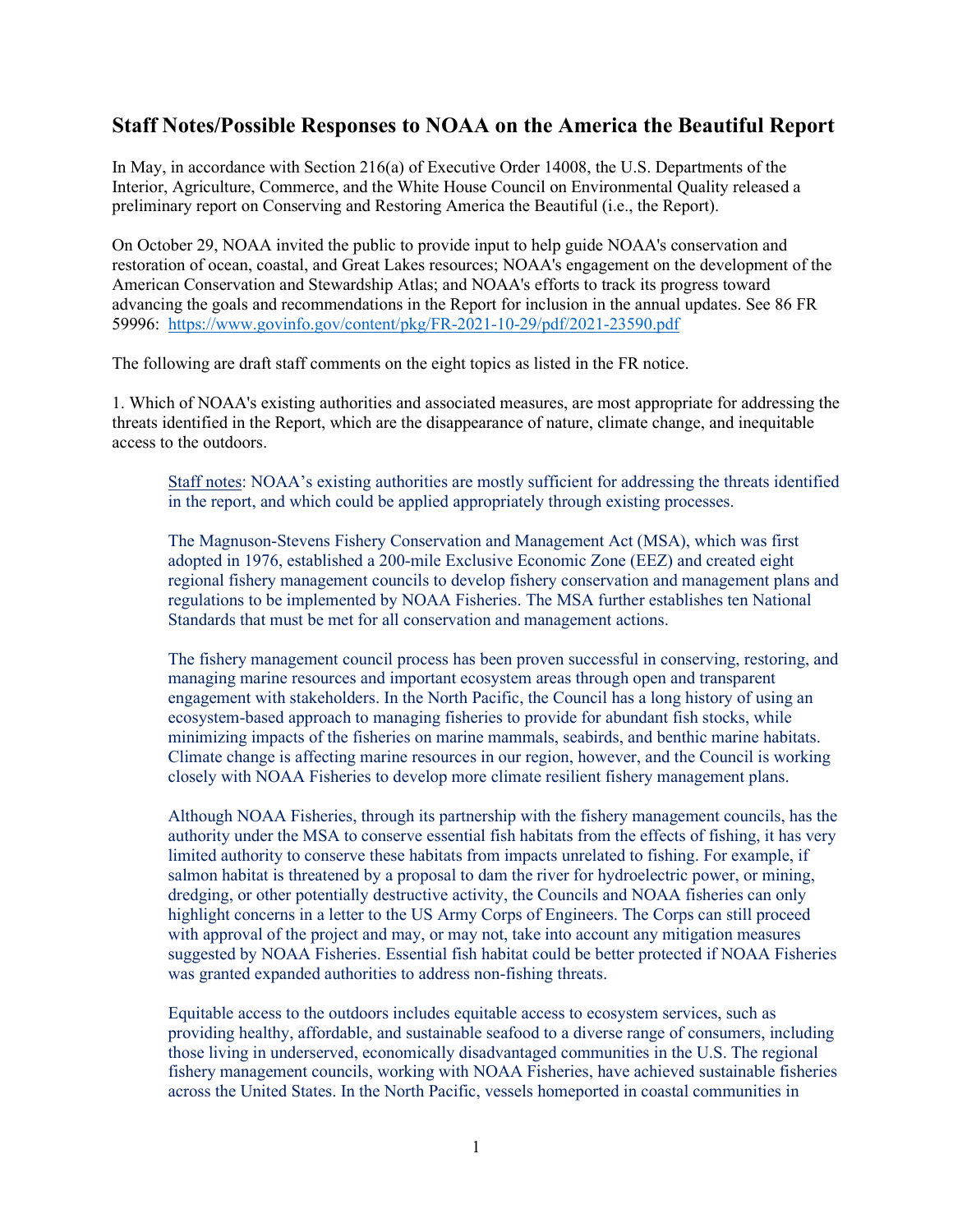Alaska, Washington, and Oregon harvest over 2,200,000 metric tons of groundfish off Alaska, worth approximately \$2.5 billion first wholesale. This is a fraction of the biomass that could be harvested sustainably in the North Pacific EEZ. Fish harvests off Alaska annually account for about 60% of the total U.S. catch, and are critical to ensuring food security for the nation that consists of a broad range of seafood products from an affordability perspective.

2. Whether NOAA should better apply its existing authorities and associated measures, as listed above, to advance the goals and recommendations in the Report.

Staff notes: To address the threats of the disappearance of nature, climate change, and inequitable access to the outdoors, NOAA should fully apply its existing authorities. NOAA has the authority to conduct research to better understand climate change, plan ahead, build resilience to climate change, and react to unforeseen events. However, this will require expanded funding for NOAA for research and monitoring in addition to maintaining funding for our core fisheries and ecosystem surveys. NOAA should also consider the importance of food security, from a seafood perspective, for both fishery dependent communities, and other communities in the nation. Maintaining current levels of domestic seafood production, while we cope with climate change impacts and ecosystem changes, should be a goal of this program.

NOAA should continue to support the regional fishery management councils in advancing the goals and recommendations in the report. In the North Pacific, NOAA Fisheries is working closely with the North Pacific Council's Climate Change Task Force. The Task Force is preparing a Climate Readiness report that will summarize the state of our current management framework and actions with respect to climate resilience and adaptation response. This will then provide a snapshot of the 'status quo' management framework from which to develop a suite of specific recommendations to the Council to improve resilience moving forward in proposed management actions.

3. What criteria NOAA should consider in working with other agencies to identify existing or potential new "conserved" or "restored" areas for the purpose of advancing the goals and recommendations in the Report.

Staff notes: The first step in determining whether new conservation areas are needed or can be identified is to define the term 'conservation area'. From the perspective of the Council, a conservation area is an established, geographically defined area, with planned management or regulation of activities that provides for the maintenance of biological productivity and biodiversity, ecosystem function and services (including providing healthy, sustainable seafood to a diverse range of consumers).

Given this definition, the Council notes that the MSA already provides for the conservation of 100% of the marine area included in the Exclusive Economic Zone (EEZ). All fish resources and marine fish habitats are fully conserved under the MSA though the establishment of annual catch limits, and other marine ecosystem components, such as marine mammals and seabirds are conserved and restored under the MSA and other laws (e.g., ESA, MMPA).

In addition to EEZ-wide conservation measures (including catch limits and many other tools), the Council notes that there are over 540 special marine conservation areas off Alaska, including 238 fishery area closures in the EEZ and over 300 areas established in State waters. Of the areas in the EEZ off Alaska,  $666,497$  nm<sup>2</sup> are closed to bottom trawling year-round, representing about  $65.1\%$ of the EEZ  $(1,025,770 \text{ nm}^2)$ . A total of 153,832 nm<sup>2</sup> are closed year-round to all bottom tending gears (15.0% of EEZ). A list of North Pacific EEZ conservation areas can be found here: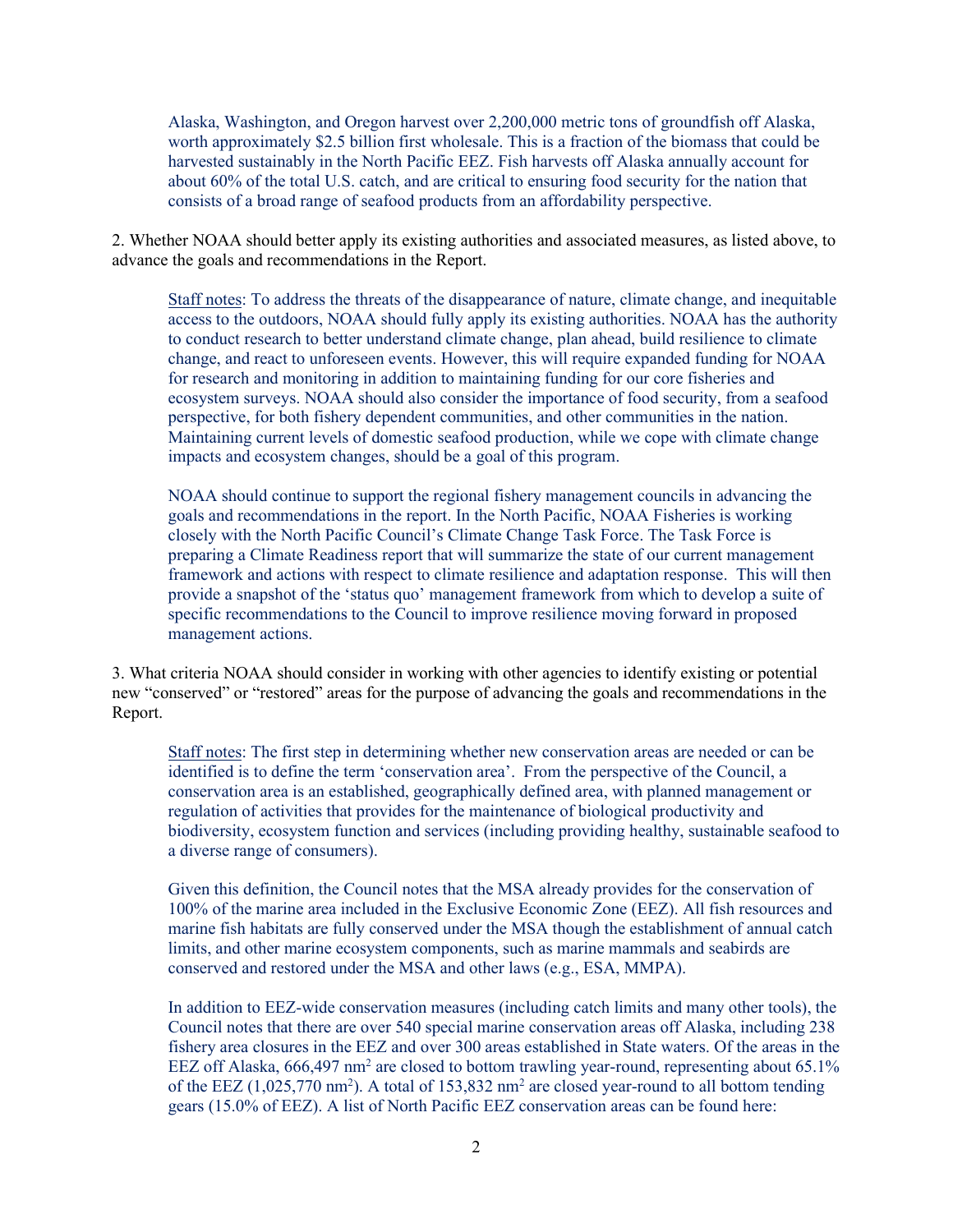[https://meetings.npfmc.org/CommentReview/DownloadFile?p=2a49030d-a058-40d2-b641-](https://meetings.npfmc.org/CommentReview/DownloadFile?p=2a49030d-a058-40d2-b641-1b2722e18f41.pdf&fileName=E1%20OECM%20Update.pdf) [1b2722e18f41.pdf&fileName=E1%20OECM%20Update.pdf](https://meetings.npfmc.org/CommentReview/DownloadFile?p=2a49030d-a058-40d2-b641-1b2722e18f41.pdf&fileName=E1%20OECM%20Update.pdf)

4. What additional scientific information, Indigenous Knowledge, or other expertise NOAA should consider in order to advance the goals and recommendations in the Report.

Staff notes: The Council is working to incorporate Indigenous Knowledge into its fishery management program, consistent with the goals and recommendations of the Report. In 2018, as action module to the Bering Sea Fishery Ecosystem Plan, the Council established a Local Knowledge, Traditional Knowledge, and Subsistence (LKTKS) Taskforce. The goal is to develop protocols for using LK and TK in management, and to understand the impacts of Council decisions on subsistence resources, users, and practices. More specifically, this module aims to provide a roadmap for operationalizing LK and TK (potentially through processes like Co-Production of Knowledge) in the short- to long-term, as well as to formulate methods for assessing the likelihood a given Council action may affect subsistence resources, the ability of users to access those resources, or impact subsistence practices. Outcomes are expected to inform where and how these types of knowledge and information should or could consistently enter Council processes. We recommend that NOAA continue to support this work.

Scientific information from all sources should be considered, but carefully evaluated for use in furthering the goals of the report. We note for example, that the push for conserving at least 30% of the ocean stems from research mainly conducted on areas outside of the U.S., and the research has been focused primarily on areas in nearshore tropical marine waters or in countries without environmental controls, sufficient monitoring, or adequate enforcement. The U.S. already has effective conservation and management of its marine environments, and effective enforcement of all environmental regulations.

NOAA should consider the scientific information on marine conservation areas in the U.S., including those that indicate only limited benefits of establishing marine protected areas in nontropical marine areas. For example, the intensively reviewed no-take marine protected area network of the Channel Islands National Marine Sanctuary produces no benefits to fish populations outside of the area (Ovando et al. 2021). And yet this marine protected area network has been used as a model for protected areas around the world. In subarctic marine ecosystems, such the North Pacific, where biodiversity of fish species is relatively low but with high abundance of individual species, the benefits of marine conservation areas may be limited only to species that have low mobility such as corals or scallops (McDermott et al. 2017). This suggests that the 30% threshold established by the Executive Order, may be an overly excessive target for subarctic marine ecosystems such as off Alaska.

Recent papers have attempted to rank the value of MPAs based on categorizing the level of conservation based on the restrictions applied to fisheries (Sletten et al. 2021, Grorud-Colvert et al. 2021). However, these studies are seriously flawed in that the relative scales of protection are highly skewed, i.e., they are not equal steps. For example, an area where all bottom tending fishing gear is prohibited would be considered least restrictive and lightly protective, and an area where a prohibition on all commercial fisheries and most recreational fisheries would be considered only moderately restrictive. Only those areas where all marine life removal is prohibited would be considered as protected. An analogy to this approach is that it would be similar to categorizing all mountains under 25,000 feet as small hills, and only areas taller than 27,000 feet should be classified as mountains. To claim that areas where bottom trawling and other fishing gears have been prohibited provides only minimal conservation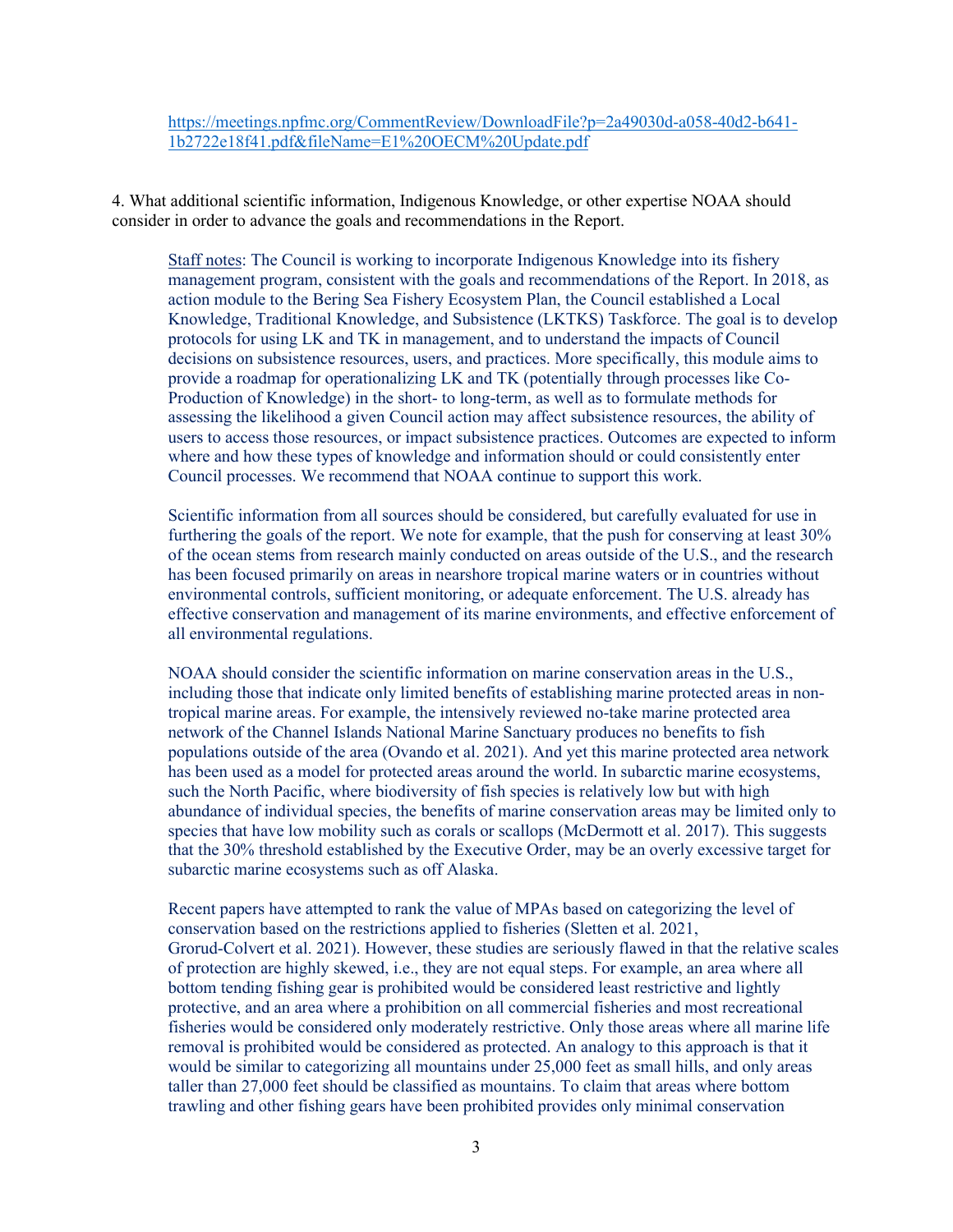benefits relative to other fishing restrictions is not supported by the science or decades of management policy and experience.

McDermott, Susanne F., and 11 others. 2017. Lessons on Marine Protected Area Management in Northern Boreal Regions from the United States and Norway. Marine Fisheries Review 79(1): 38-51.

Ovando, Daniel, Jennifer E. Caselle, Christopher Costello, Olivier Deschenes, Steven D. Gaines, Ray Hilborn, and Owen Liu. 2021. Assessing the population-level conservation effects of marine protected areas. Conservation Biology 2021:1–10.

Grorud-Colvert and 40 others. 2021. The MPA Guide: A framework to achieve global goals for the ocean. Science 373, eabf0861 (2021). DOI: 10.1126/science.abf0861.

Sletten and 7 others. 2021. Beyond the boundaries: How regulation-centered marine protected area information improves ocean protection assessments. Marine Policy 124.

5. How NOAA should consider tracking its actions and measuring its progress, including with partners, toward advancing the goals and recommendations in the Report.

Staff notes: There is more to conserving marine biodiversity that just quantifying the total amount of subareas that has been established to provide additional conservation, especially under a changing climate. The sustainable level of seafood production in the North Pacific provides another measure of how ecosystem function has maintained, even if it cannot be fully preserved under climate change. A healthy ecosystem produces seafood for domestic consumption. Limits on the harvest of fish species and the protection of fish habitat and marine mammals and endangered species in 100% of the EEZ provides for the conservation of marine biodiversity far beyond what can be achieved through the conservation of just a portion of the ocean.

Rather than just focus on how much area is set aside and designated as conservation area, a better measurement of progress is tracking changes in biodiversity, from the genetic to ecosystem level. Is the diversity of ecosystems in a given region changing? Are there changes in species richness or diversity? Are unique ecosystems still intact and are endemic species present in the region? Is the genetic diversity of a species declining, and if so, what is the rate?

The Council receives and annual ecosystem status report for each of the large marine ecosystems under its jurisdiction (Bering Sea, Aleutian Islands, Gulf of Alaska). The report is prepared by NOAA Fisheries scientists and other contributors. The purpose of the status reports is to summarize and synthesize climate and fishing effects (historical and future) from an ecosystem perspective, based of status and trends of ecosystem components and ecosystem-level attributes using an indicator approach. This provides a coherent view of the ecosystem effects to clearly recommend precautionary thresholds, if any, for establishing annual catch limits for groundfish, which may be required to protect ecosystem integrity. The ecosystem status reports provide an excellent tool for tracking progress towards the goals outlined in the America the Beautiful Report.

6. What actions NOAA should consider taking to support non-Federal entities, including tribal, state, territorial, and local governments and non-governmental organizations and other private entities, to advance their efforts to conserve and restore U.S. lands and waters.

Staff notes: The government can authorize, encourage, and provide funding for States, Tribes, and local governments to conserve and restore marine ecosystems within their jurisdiction or boundaries. Non-Federal entities can also assist in providing access to the outdoors through the construction of boat ramps, other recreational facilities, and educational and outreach materials.